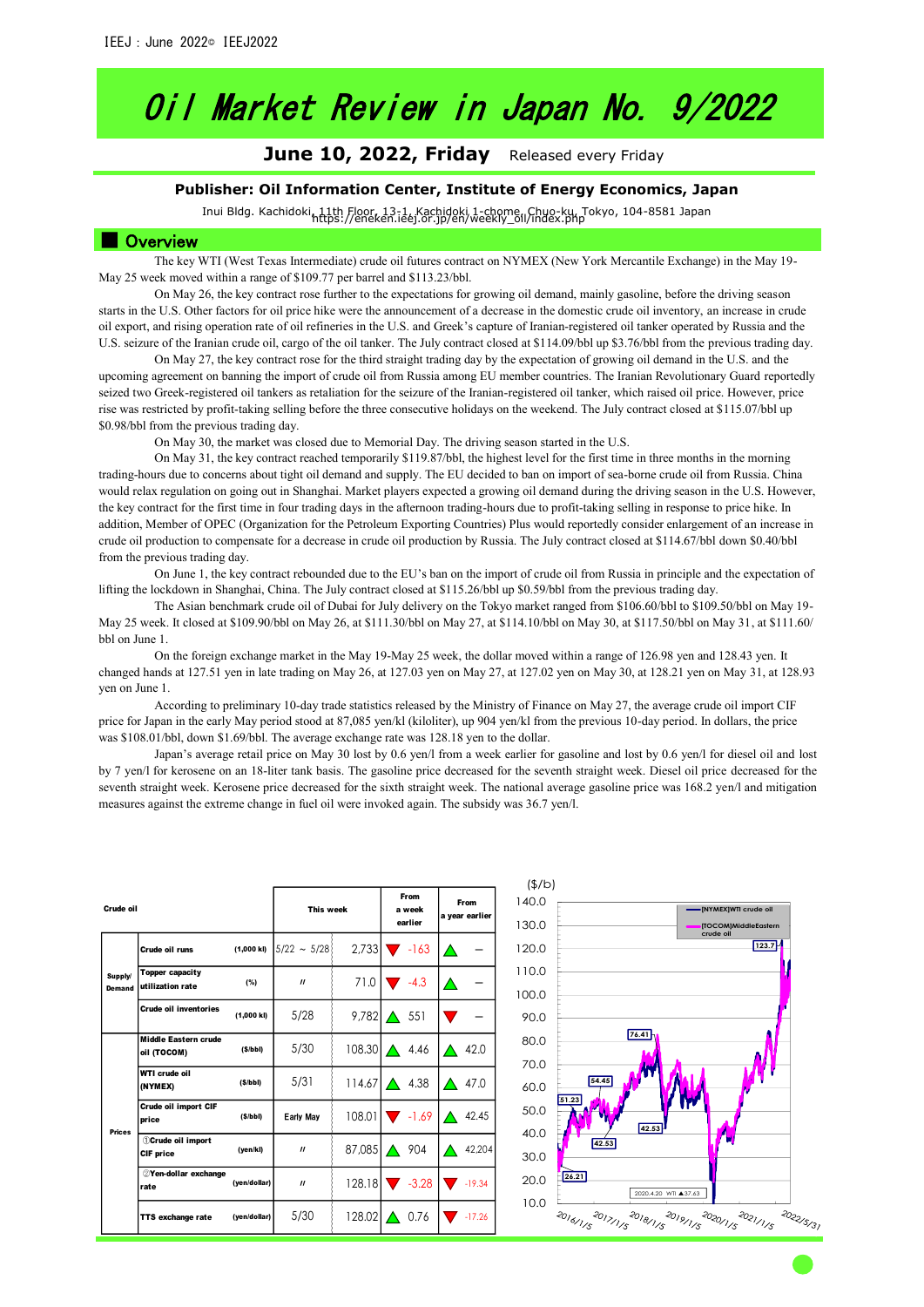|                          | (Unit: 1,000 kl, yen/l)                                |                                |                  |                           |                        |      |
|--------------------------|--------------------------------------------------------|--------------------------------|------------------|---------------------------|------------------------|------|
| Gasoline                 |                                                        | This week                      |                  | From<br>a week<br>earlier | From<br>a year earlier |      |
|                          | <b>Production</b>                                      |                                | $5/22 \sim 5/28$ | 799                       | $-38$                  |      |
| Supply/<br><b>Demand</b> | <b>Imports</b>                                         |                                | $\prime$         | n.a.                      | n.a.                   | n.a. |
|                          | <b>Shipments</b>                                       |                                | $\prime$         | 751                       | $-7$                   |      |
|                          | <b>Exports</b>                                         |                                | $\prime$         | $\Omega$                  | $-165$                 | △    |
|                          | <b>Inventories</b>                                     |                                | 5/28             | 1,676                     | 47<br>$\triangle$      |      |
|                          | Gyoten (spot) [4-district<br>average lorry rack price] | (RIM)                          | $5/24$ ~ $5/30$  |                           | $72.9$ $\bigwedge$ 1.1 | 11.8 |
| <b>Prices</b>            | <b>Futures [front-month</b>                            | (TOCOM/<br><b>Tokyo Bay)</b>   | $5/24 \sim 5/30$ | 74.8                      | $\triangle$ 1.7        | 15.3 |
|                          | contract/closing price]<br>(TOCOM/<br>Chubu)           |                                | 5/30             | 73.0                      | 0.0                    | 12.8 |
|                          | <b>Retail prices [weekly</b><br>trend]                 | <i>(published)</i><br>by ANRE) | 5/30             |                           | $168.2$ $\sqrt{}$ -0.6 | 15.7 |



\*Gyoten and futures prices are before tax

|                   | (Unit: 1,000 kl, yen/l)                                |                              |                   |                           |                           |      |  |
|-------------------|--------------------------------------------------------|------------------------------|-------------------|---------------------------|---------------------------|------|--|
| Diesel oil        |                                                        | This week                    |                   | From<br>a week<br>earlier | From<br>a year earlier    |      |  |
|                   | Production                                             |                              | $5/22 \sim 5/28$  | 654                       | $-119$                    |      |  |
|                   | <b>Imports</b>                                         |                              | $\prime$          | n.a.                      | n.a.                      | n.a. |  |
| Supply/<br>Demand | <b>Shipments</b>                                       |                              | $^{\prime\prime}$ | 723                       | 101<br>A                  |      |  |
|                   | <b>Exports</b>                                         |                              | $^{\prime\prime}$ | 126                       | $-48$                     |      |  |
|                   | <b>Inventories</b>                                     |                              | 5/28              | 1,420                     | $\blacktriangledown$ -196 |      |  |
|                   | Gyoten (spot) [4-district<br>average lorry rack price] | (RIM)                        | $5/24 \sim 5/30$  | $73.8\Delta$              | 1.6                       | 10.6 |  |
| <b>Prices</b>     | <b>Futures [front-month</b>                            | (TOCOM/<br><b>Tokyo Bay)</b> | $5/24 \sim 5/30$  |                           | $87.1$ $\sqrt{1.5}$       | 21.8 |  |
|                   | contract/closing price]<br>(TOCOM/<br>Chubu)           |                              | 5/30              |                           |                           |      |  |
|                   | Retail prices [weekly<br>trend]                        | (published<br>by ANRE)       | 5/30              |                           | $148.2$ $\sqrt{6}$ -0.6   | 15.6 |  |

\*Gyoten and futures prices are before tax

|                   |                                                        |                              |                   |                                  |                               | (Unit: 1,000 kl, yen/l) |
|-------------------|--------------------------------------------------------|------------------------------|-------------------|----------------------------------|-------------------------------|-------------------------|
| Kerosene          |                                                        | This week                    |                   | <b>From</b><br>a week<br>earlier | <b>From</b><br>a year earlier |                         |
|                   | <b>Production</b>                                      |                              | $5/22 \sim 5/28$  | 108 <sup>1</sup>                 | $-47$                         |                         |
|                   | <b>Imports</b>                                         |                              | $^{\prime\prime}$ | n.a.                             | n.a.                          | n.a.                    |
| Supply/<br>Demand | <b>Shipments</b>                                       |                              | $\prime$          | 109                              | 23<br>$\triangle$             |                         |
|                   | <b>Exports</b>                                         |                              | $\prime$          | 27                               | $\blacktriangledown$ -20      |                         |
|                   | <b>Inventories</b>                                     |                              | 5/28              | 1,299                            | $\sqrt{27}$                   |                         |
|                   | Gyoten (spot) [4-district<br>average lorry rack price] | (RIM)                        | $5/24$ ~ $5/30$   |                                  | $73.0\Box$ 1.2                | 10.4<br>∧               |
| <b>Prices</b>     | <b>Futures [front-month</b>                            | (TOCOM/<br><b>Tokyo Bay)</b> | $5/24$ ~ $5/30$   | $74.1$                           | 0.0                           | 15.7<br>△               |
|                   | contract/closing price]                                | (TOCOM/<br>Chubu)            | 5/30              | 74.1                             | $\triangle$ 0.1               | 12.7                    |
|                   | <b>Retail prices [weekly</b><br>trend]                 | (published<br>by ANRE)       | 5/30              |                                  | $111.2$ $\bullet$ -0.4        | 18.0<br>△               |





2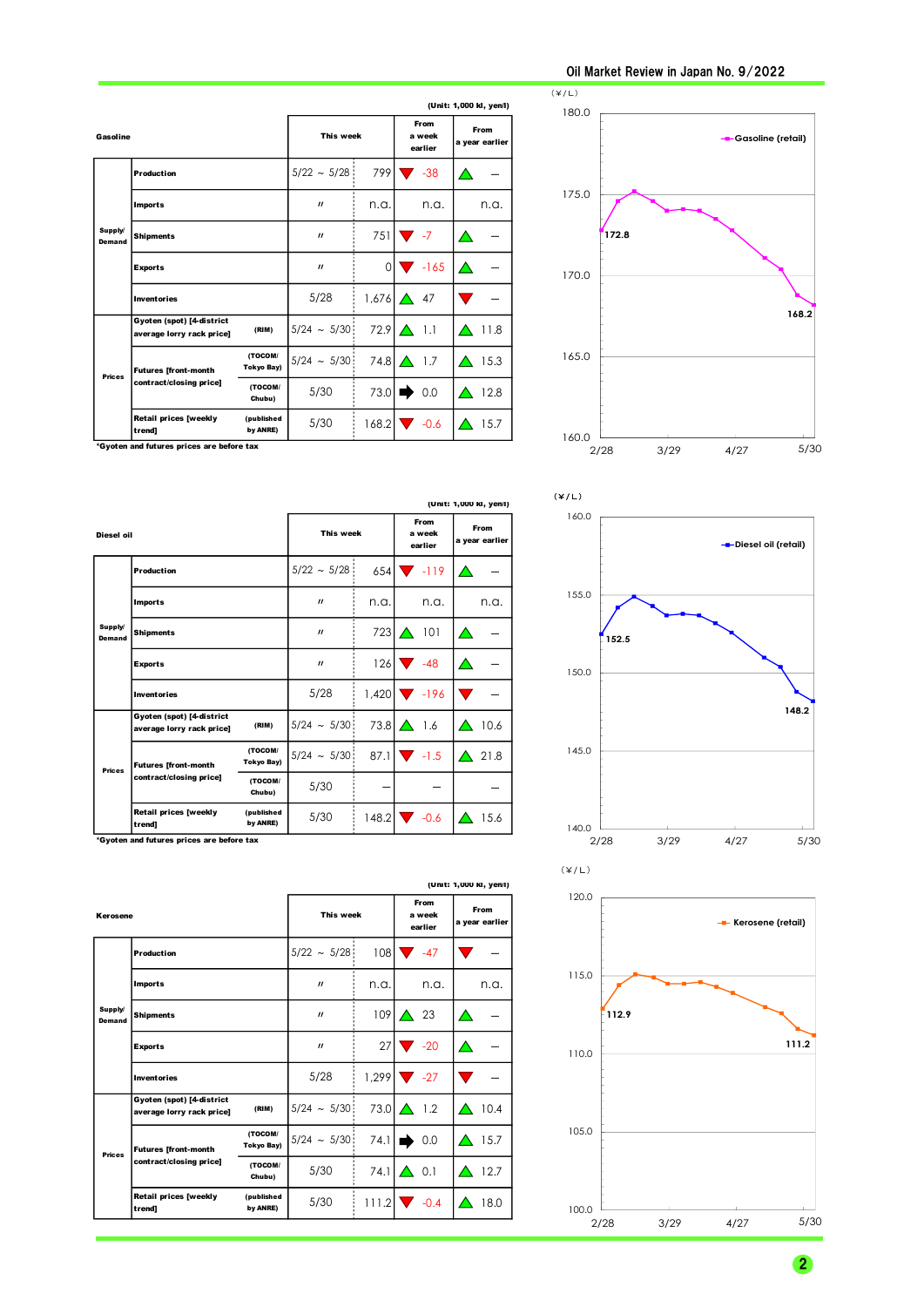## Relevant Information

### 1 Overseas crude oil prices

On June 1, WTI crude oil futures price on NYMEX rebounded due to the EU's ban on importing crude oil from Russia (excluding pipeline-borne crude oil) last week, the expectations for the restart of economic activities by lifting lockdown in Shanghai, China on June 1 and a growing gasoline demand during the driving season in the U.S. However, the price rise was restricted by profit-taking selling in response to price hike. The market players' views were divided into two as to the result of the Member of OPEC Plus Ministerial Meeting schedule for June 2. Some market players expected to maintain the current framework of an increase in crude oil production. Other market players expected enlargement of an increase in crude oil production. The U.S. EIA (Energy Information Administration) would postpone its announcement of the weekly U.S. domestic oil inventory from June 1 to June 2 due to three consecutive holidays. The July contract closed at \$115.26/bbl up \$0.59/bbl from the previous trading day. The August contract closed at \$112.72/bbl up \$0.81/bbl from the previous trading day.

According to the EIA, the average U.S. retail price of gasoline as of May 30 increased by 3.1 cents per gallon from a week earlier to \$4.624/gal (156.2 yen/l). The average diesel oil price decreased by 3.2 cents per gallon to \$5.539/gal (187.1 yen/l). The gasoline price increased for the sixth straight week. Diesel oil price decreased for the third straight week.

Baker Hughes reported on May 27 that the number of operating U.S. oil-drilling rigs decreased by two units from a week earlier to 574 units, decreasing for the first time in 10 weeks.

### 2 Petroleum products supply and demand in Japan (1) Shipments

According to a weekly report by the PAJ (Petroleum Association of Japan), inactive topper capacity in the May 22- May 28 week in 2022 stood at 660,000 barrels per day, increasing by 157,000 bpd from the previous week (total capacity remained at 3,458,000 bpd).

Crude oil throughput in the week decreased by 163,000 kl from the previous week to 2,733,000 kl. From a year earlier, it increased by 312,000 kl. The topper capacity utilization rate stood at 71.0%, down 4.3 points from the previous week and up 8.1 points from a year earlier.

Production increased from the previous week for Fuel Oil A and decreased for other petroleum products. Output was down 4.5% for gasoline, down 19.0% for jet fuel, down 30.4% for kerosene, down 15.5% for diesel oil, up 8.9% for Fuel Oil A, and down 12.3% for Fuel Oil C. Fuel Oil C imports in the week totaled 28,000 kl, up 28,000 kl from the previous week. Diesel oil exports aggregated 126,000 kl, down 48,000 kl from the previous week.

Shipments (excluding imports) in the week increased from the previous week for kerosene, diesel oil, and Fuel Oil C and decreased for other oil products. From a year earlier, shipments declined for jet fuel and expanded for other petroleum products. Gasoline shipments decreased by 0.8% from the previous week to 751,000 kl, decreasing for the third straight week. Shipments totaled 90,000 kl for jet fuel (down 5.7% from

the previous week), 109,000 kl for kerosene up 26.7% from the previous week), 723,000 kl for diesel oil (up 16.2% from the previous week), 184,000 kl for Fuel Oil A (down 1.8% from the previous week), and 212,000 kl for Fuel Oil C (up 16.1% from the previous week).

|                                  |                    |                    | (Unit: 1,000 kl)             |
|----------------------------------|--------------------|--------------------|------------------------------|
|                                  | This week          | Previous week      | From<br>a week earlier       |
|                                  | $(5/22 \sim 5/28)$ | $(5/15 \sim 5/21)$ |                              |
| Gasoline                         | 751                | 758                | $\overline{ }$ -7<br>$(-1%)$ |
| Jet fuel                         | 90                 | 95                 | $\sqrt{5}$<br>$(-5%)$        |
| <b>Kerosene (heating</b><br>Oil) | 109                | 86                 | - 23<br>(27%)                |
| Diesel oil                       | 723                | 622                | 101<br>(16%)                 |
| Fuel oil A                       | 184                | 187                | $\sqrt{3}$<br>$(-2%)$        |
| <b>Fuel Oil C</b>                | 212                | 183                | -29<br>(16%)                 |
| Total                            | 2,069              | 1,931              | 138<br>(7%)                  |

This week's shipments = (Previous weekend inventories + This week's prod + This week's imports) - (This week's exports + This weekend inventories)

### 2 Petroleum products supply and demand in Japan (2) Inventories

Inventories as of May 30 increased for gasoline, jet fuel, Fuel Oil A and Fuel Oil C and decreased for other petroleum products. From a year earlier, inventories expanded for jet fuel and declined for other petroleum products.

Gasoline inventories totaled 1,676,000 kl, up 47,000 kl from a week earlier and down 597,000 kl from a year earlier.

Kerosene inventories totaled 1,299,000kl, down 27,000 kl from a week earlier and down 264,000 kl from a year earlier.

Diesel oil inventories totaled 1,420,000 kl, down 196,000 kl from a week earlier and down 494,000 kl from a year earlier.

Fuel Oil A inventories totaled 724,000 kl, up 5,000 kl from a week earlier and down 61,000 kl from a year earlier.

Fuel Oil C inventories totaled 1,770,000 kl, up 7,000 kl from a week earlier and down 196,000 kl from a year earlier.

|                                  |           |               | (Unit: 1,000 kl)          |
|----------------------------------|-----------|---------------|---------------------------|
|                                  | This week | Previous week | From<br>a week earlier    |
|                                  | (5/28)    | (5/21)        |                           |
| Gasoline                         | 1,676     | 1,629         | 47<br>(3%)<br>A           |
| Jet fuel                         | 826       | 824           | $\overline{2}$<br>$(0\%)$ |
| <b>Kerosene (heating</b><br>Oil) | 1,299     | 1,326         | $-27$ $(-2\%)$            |
| Diesel oil                       | 1,420     | 1,616         | $-196$ $(-12%)$           |
| Fuel oil A                       | 724       | 719           | - 5<br>(1%)               |
| Fuel Oil C                       | 1,777     | 1,770         | 7<br>$(0\%)$              |
| Total                            | 7,722     | 7,884         | $-162$ $(-2.1%)$          |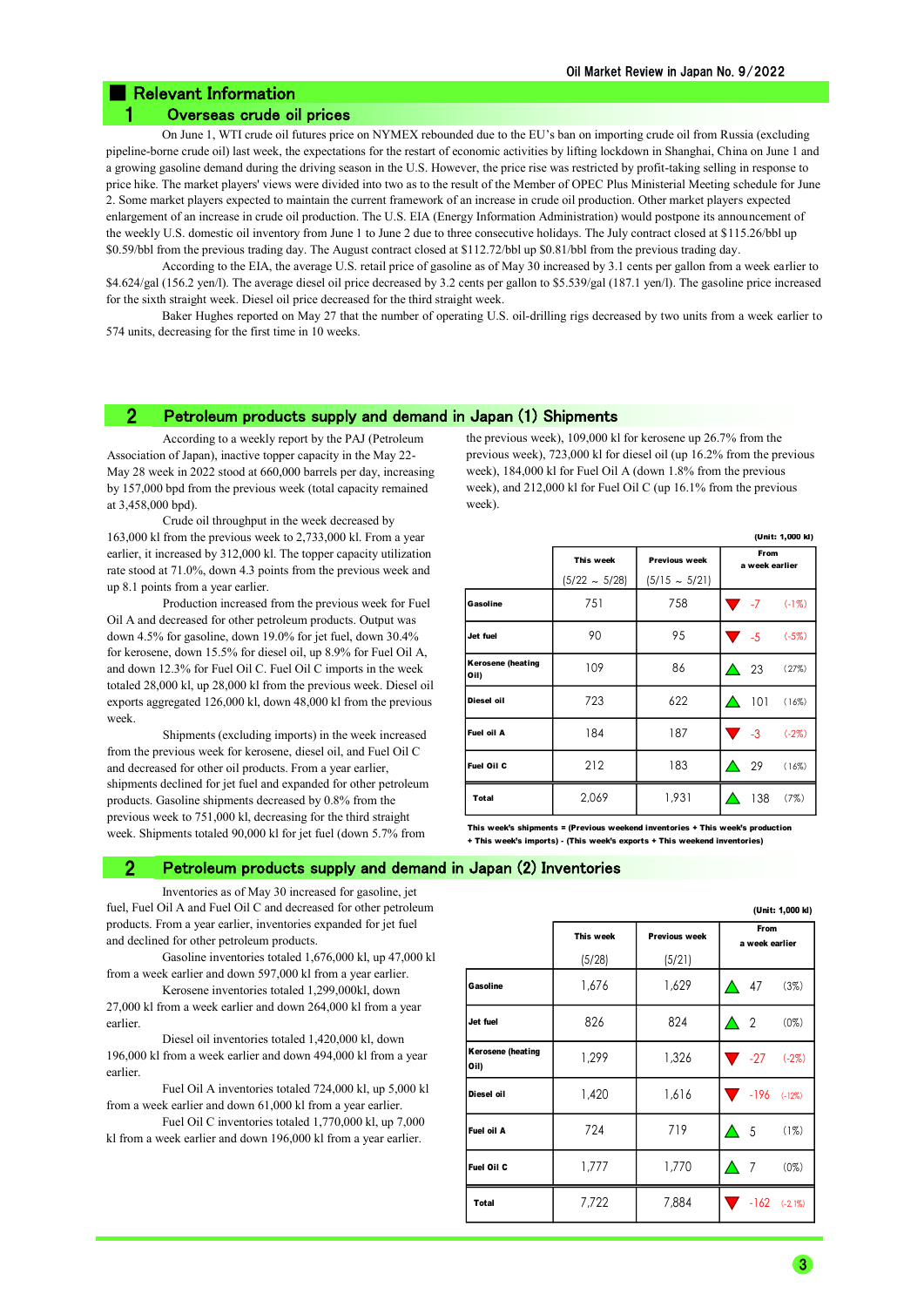### 3 Petroleum products wholesale prices in Japan (1) Wholesale price revision trend

During May 24-May 30, crude oil cost in yen increased by 4.0 yen/l from a week earlier with an increase in crude oil price, the appreciation of the yen to the US dollar, and the adjustment amount for the Middle East crude oil for shipment in May 2022.

For the next week of June 2-June 8, Motouri companies increased their real wholesale prices by 4.6 yen/l for gasoline, kerosene, and diesel oil from a week earlier, because subsidy of 36.7 yen/l (38.5 yen/l on the calculation. The half of the subsidy amount is given for an increase exceeding 35 yen/l level) from this week was added to an increase in cost of 41.3 yen/l including the previous week's subsidy of 37.3 yen/l.

#### Petroleum products wholesale prices in Japan (2) Spot (Gyoten) and futures price trend 3

Spot petroleum products prices in the May 24-May 30 week increased for all oil products in all trading except for the leveled off kerosene futures price and a decrease in diesel oil futures price compared to the period of May 17-May 23.

The latest onshore cargo spot price (the average onshore rack price for four districts -- Chiba, Kawasaki, Chukyo, and Hanshin -- for the May 24-May 30) increased by 1.1 yen/l from the previous Prices week (May 17-May 23) for gasoline, increased by 1.2 yen/l for kerosene and increased by 1.6 yen/l for diesel oil.

The average offshore barge spot price in Tokyo Bay increased by 0.4 yen/l for gasoline, increased by 2.5 yen/l for kerosene and increased by 1.5 yen/l for diesel oil on May 24-May 30 week from the previous week.

The key average futures price increased by 1.7 yen/l for gasoline, leveled off for kerosene and decreased by 1.5 yen/l for diesel oil from a week earlier.

|                | (RIM)<br>[4-district         |                                 |                                            | (Unit: yen/l)          |  |
|----------------|------------------------------|---------------------------------|--------------------------------------------|------------------------|--|
|                | average lorry<br>rack price] | This week<br>$(5/24 \sim 5/30)$ | <b>Previous week</b><br>$(5/17 \sim 5/23)$ | From a week<br>earlier |  |
|                | Regular                      | 72.9                            | 71.8                                       | 1.1                    |  |
| Spot<br>Prices | Kerosene                     | 73.0                            | 71.8                                       | 1.2                    |  |
|                | Diesel oil                   | 73.8                            | 72.2                                       | 1.6                    |  |

|  | rocom) |  |  |  |
|--|--------|--|--|--|
|  |        |  |  |  |

|                  | <b>IFront-month</b>        |                    |                      | (Unit: yen/l) |
|------------------|----------------------------|--------------------|----------------------|---------------|
|                  | contract/closing<br>price] | This week          | <b>Previous week</b> | From a week   |
|                  | [Average]                  | $(5/24 \sim 5/30)$ | $(5/17 \sim 5/23)$   | earlier       |
|                  | Regular                    | 74.8               | 73.1                 | 1.7           |
| Futures<br>Price | Kerosene                   | 74.1               | 74.1                 | 0.0           |
|                  | Diesel oil                 | 87.1               | 88.6                 | $-1.5$        |

Above prices are before tax.

| Reference (MAY 24 - MAY 30 actual data) |  |  |
|-----------------------------------------|--|--|

|                 |      |                | (Unit: yen/l) |
|-----------------|------|----------------|---------------|
| <b>Products</b> | Spot | <b>Futures</b> | Average       |
| Gasoline        | 1.1  | 1.7            | 1.4           |
| Kerosene        | 1.2  | $\bullet$ 0.0  | 0.6           |
| Diesel oil      | 1.6  | $-1.5$         | 0.1           |
| Fuel Oil A      |      |                |               |

(Spot: RIM 4-district average lorry rack price

(Chiba, Kawasaki, Chukyo, Hanshi Futures: TOCOM average offshore barge spot price for Keihin District

### 4 Retail prices of petroleum products in Japan

The average retail service station price as of May 30 decreased by 0.6 yen from a week earlier to 168.2 yen/l for gasoline, decreased by 0.6 yen to 148.2 yen/l for diesel oil and decreased by 7 yen/l to 2,002 yen for kerosene on an 18-liter tank basis (decreased by 0.4 yen/l to 111.2 yen/l) from a week earlier. The gasoline price decreased for the seventh straight week. Diesel oil price decreased for the seventh straight week. Kerosene price decreased for the sixth straight week.

Gasoline prices increased in five prefectures, leveled off in two prefectures and decreased in 40 prefectures. The lowest gasoline price among the prefectures was 161.4 yen/l in Saitama. The second lowest was 161.5 yen/l in Iwate. The highest price was 181.5 yen/l in Nagasaki. Gunma logged the largest price hike of 0.9 yen/l. The price leveled off in Yamagata and Toyama. Kagawa logged the largest price fall of 2.5 yen/l.

Retail gasoline price on the next price survey day (June 6) is expected to increase from a week earlier.

|                 | (Published by                 |                     |                                |                          |                | (Unit: yen/l) |
|-----------------|-------------------------------|---------------------|--------------------------------|--------------------------|----------------|---------------|
|                 | <b>ANRE)[Weekly</b><br>trendl | This week<br>(5/30) | <b>Previous week</b><br>(5/23) | From a week I<br>earlier | Latest high    |               |
|                 | Regular                       | 168.2               | 168.8                          | $-0.6$                   | 08/8/4         | 185.1         |
| Retail<br>Price | Kerosene                      | 111.2               | 111.6                          |                          | $-0.4$ 08/8/11 | 132.1         |
|                 | Diesel oil                    | 148.2               | 148.8                          | $-0.6$                   | 08/8/4         | 167.4         |

Nationwide average cash retail price (including consumption tax) Since April 2007, 2,000 service stations have been covered. Latest highs are highest levels since October 2003.

4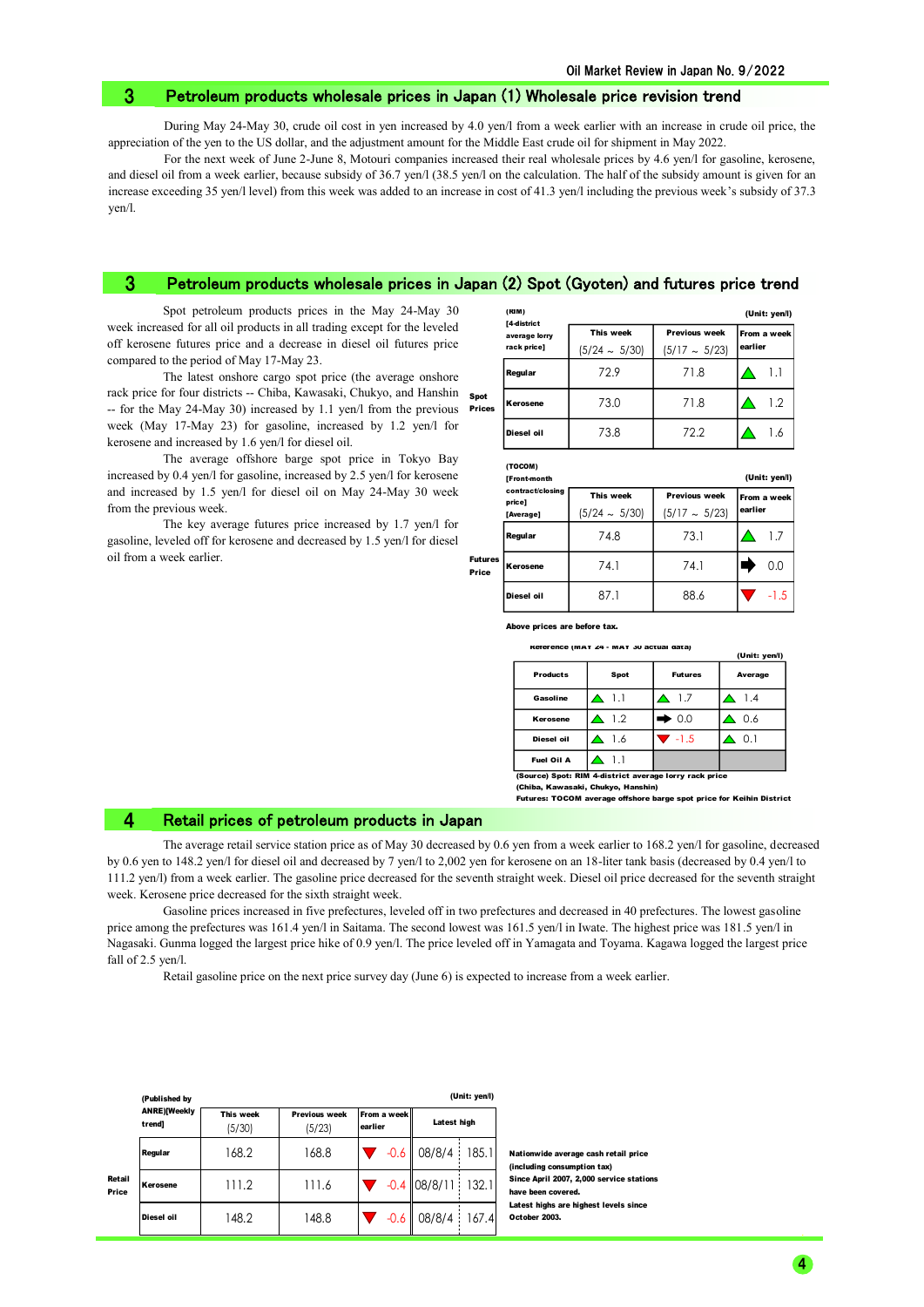

## Gasoline price trend

 (Note) ① Retail price includes consumption Tax, RIM, TOCOM prices are before tax. ② RIM (onshore) is the aberage of four district .

5